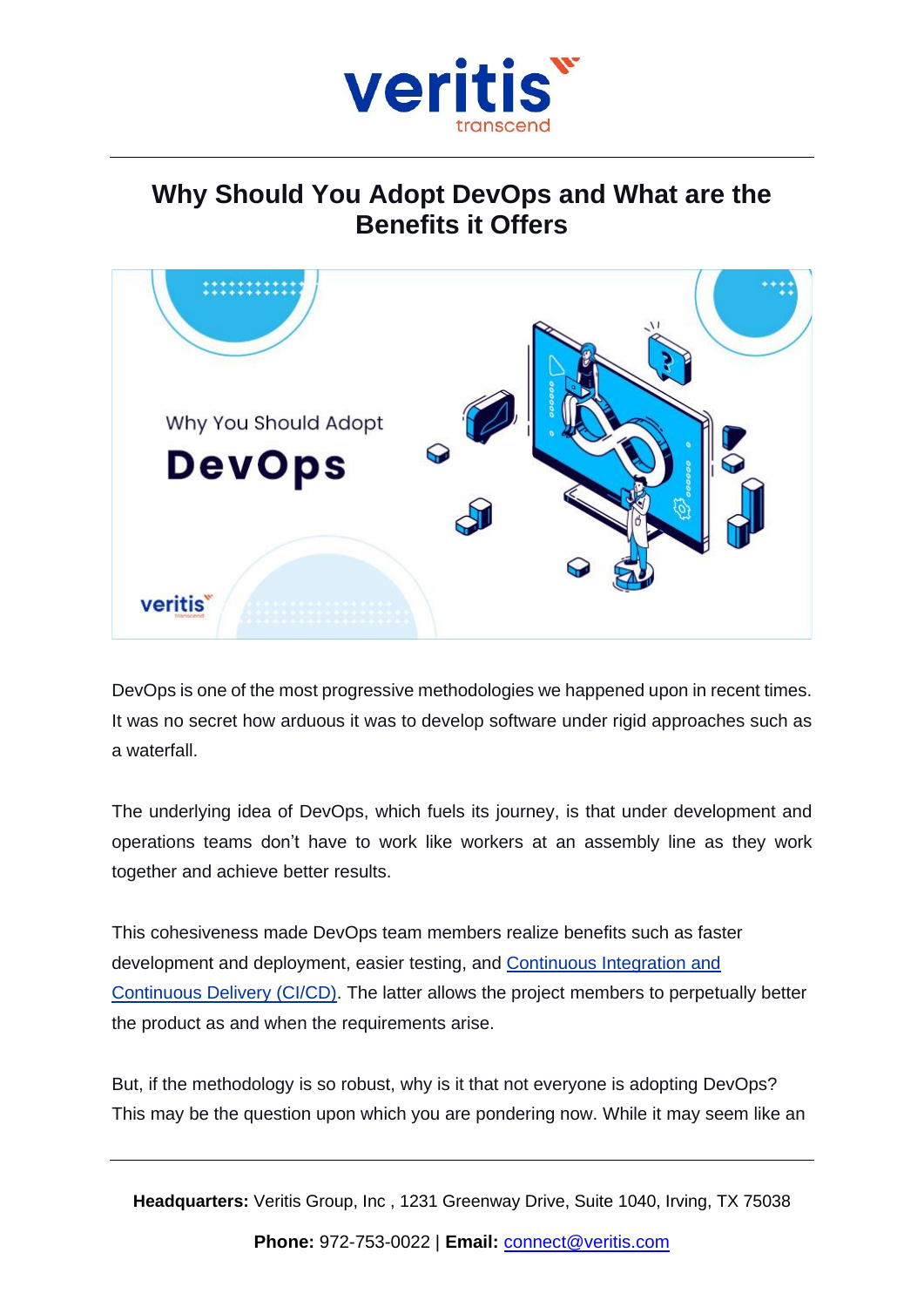optional approach, DevOps is fast becoming the methodology that most companies are leaning on. DevOps adoption has increased tremendously due to the pandemic and is encouraged by the advent of cloud and IT [solutions.](https://www.veritis.com/solutions/cloud/)

However, dousing expectations in **Gartner's survey** where they observed that 75% of DevOps projects should not meet the expectations. This failure shall be triggered by a lack of organizational learning and a lag in adoption speed.

While this is a grave finding, the survey underscores certain aspects. First, the challenges which shall bring down the DevOps project are the discords and cultural hurdles in a company. And it is unsurprising as various companies are jumping onboard the DevOps without adequately researching and with knowledge deficiencies regarding the methodology.

Additionally, it is not just a production approach. It is a cultural change that shall bring a better and more collaborative ambiance to your organization.

These shortcomings and potential failures underscore the importance of embracing DevOps only after considering the key aspects which shall shape your future. Additionally, it would help if you educated the internal and critical stakeholders about DevOps and what changes it will usher once it is adopted. So, in this blog, we shall explore why you should adopt DevOps and what significant benefits drive [DevOps](https://www.veritis.com/blog/devops-transformation-approach-best-practices-and-business-benefits/) [adoption.](https://www.veritis.com/blog/devops-transformation-approach-best-practices-and-business-benefits/)

## **Useful link: DevOps vs [DevSecOps:](https://www.veritis.com/blog/devops-vs-devsecops-approaches-which-amplify-automation-and-security/) Approaches Which Amplify Automation and [Security](https://www.veritis.com/blog/devops-vs-devsecops-approaches-which-amplify-automation-and-security/)**

## **Why DevOps?**

DevOps is the methodology that is moving the world. While the waterfall and agile kept the wheels turning, DevOps ushered in a paradigm change with its approach to production. It brought in various benefits which outclassed both waterfall and agile. Before diving into why you should take on DevOps, let's understand what DevOps is.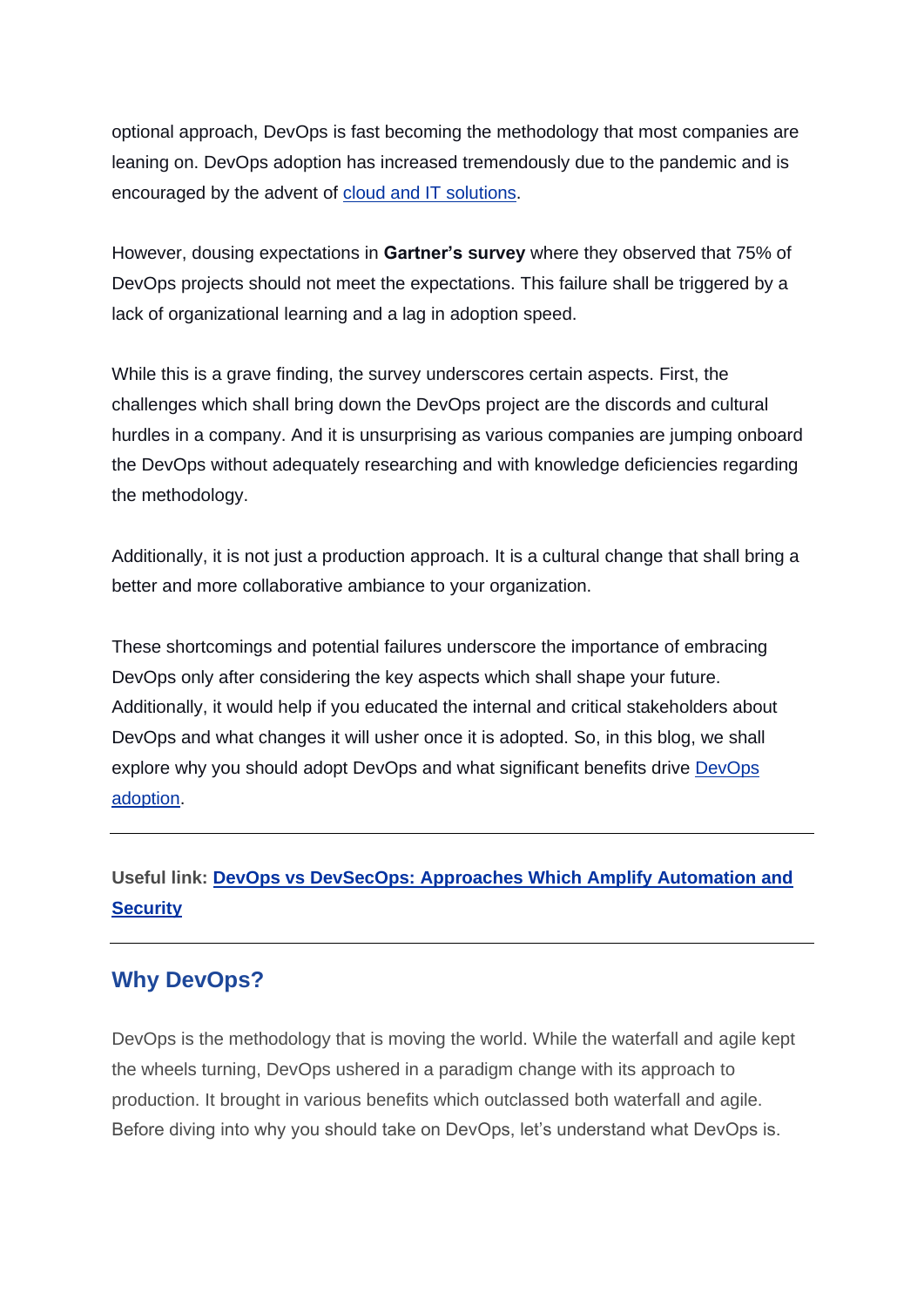

In every organization, there are departments where invisible and unspoken siloes exist. These barriers impede product development and perpetuate differences between the teams. Wicking away such differences and encouraging collaboration, the developers have bettered the Agile process.

While the underlying principles are mostly the same, DevOps allows an organization to automate their solutions better than the solutions developed on Agile and Waterfall.

**Useful link: Waterfall Vs. Agile Vs. DevOps- Which [Production](https://www.veritis.com/blog/waterfall-vs-agile-vs-devops-which-production-method-should-you-take/) Method Should You [Take?](https://www.veritis.com/blog/waterfall-vs-agile-vs-devops-which-production-method-should-you-take/)**

## **Benefits Driving DevOps Adoption**



AI and other such computational technologies enable automation is one of the most significant benefits of DevOps. This advantage reduces the scope for errors and allows your project members to expend their efforts elsewhere.

**Headquarters:** Veritis Group, Inc , 1231 Greenway Drive, Suite 1040, Irving, TX 75038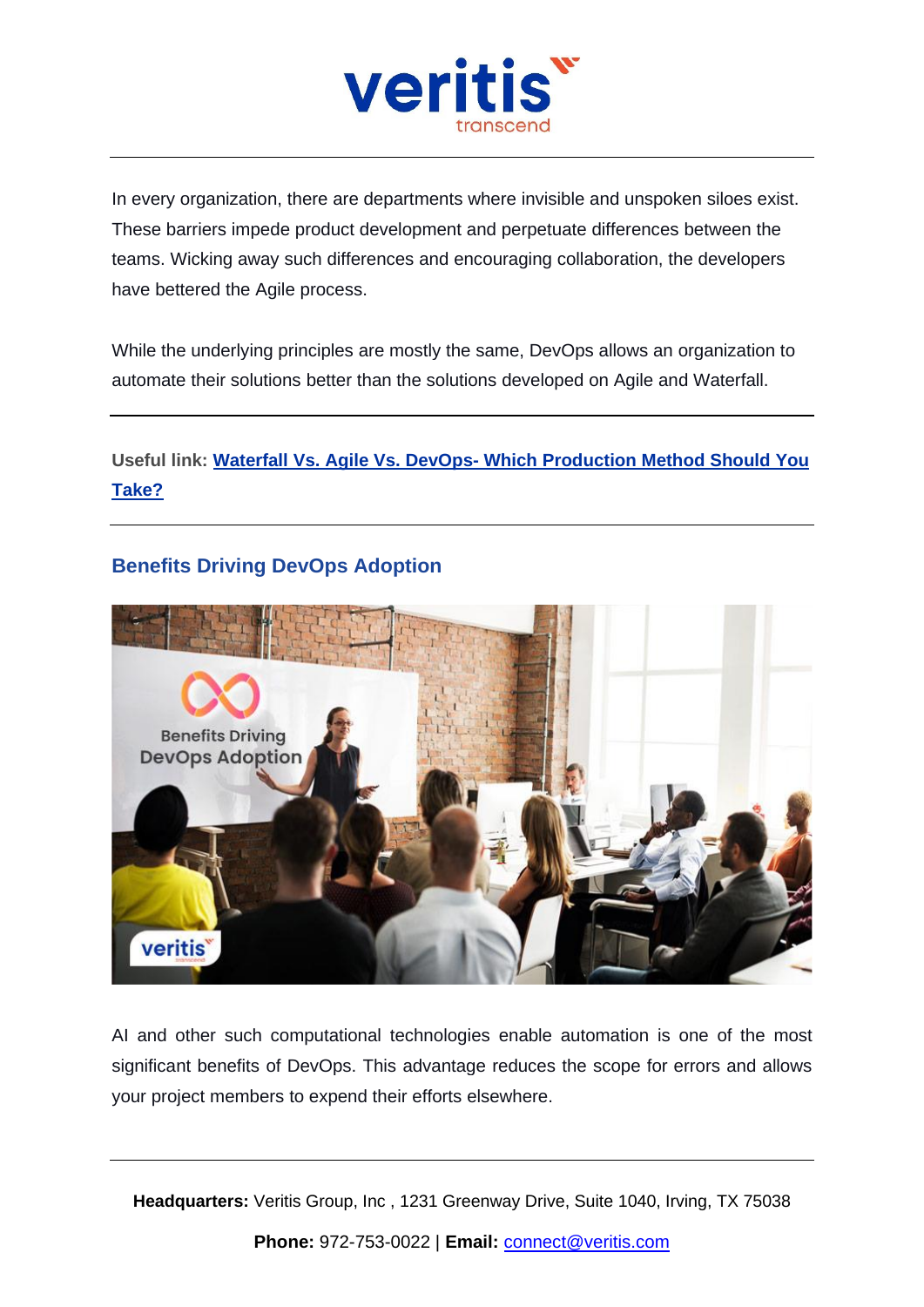Additionally, with automation shouldering some of the crucial weight, you can potentially reduce your expenses. From faster time to market to reduced resource usage, automation brings many benefits that allow you to shun unwanted costs.

Automation can effectively handle simple, mundane tasks to complex, computational tasks, whether payroll maintenance or update deployment, automation holds the firepower enough to execute the tasks without erring.

In addition, organizations can reap many other unique benefits based on their requirements. These unique advantages are experienced by organizations when they rope in an able MSP, such as the Stevie [Awards](https://www.veritis.com/news/veritis-clinches-the-prestigious-stevie-award-for-its-devops-excellence/) winner Veritis, which bagged the award for its **DevOps excellence**.

As one embarks on the [DevOps](https://www.veritis.com/blog/how-containers-can-boost-your-devops-journey/) journey, it is essential to understand that DevOps is a technology, not a magic wand. It has its fair share of challenges, and one has to ramp up the usage of DevOps in an incremental way. Also, never try to anneal work culture problems with DevOps.

While DevOps brings in a cultural change, it is not a solution to your pre-existing flaws. Instead, it is wise to foster the growth of talented individuals in the teams who can harness the benefits of [DevOps](https://www.veritis.com/infographics/eight-devops-adoption-challenges-businesses-must-overcome/) and imbibe keenness among the team members when it comes to DevOps.

Apart from automation, other benefits would entice you. With **SaaS** being the most popular strategy for distributing software licenses, it's easier than ever for your clients to depart if they're unhappy. This might significantly impact your income stream if your company strategy is built on regular subscriptions (rather than typical outright licensing payments).

#### **Useful link: Top 10 DevOps Tools to Pick for Your [Business](https://www.veritis.com/blog/top-10-devops-tools-to-pick-for-your-business/)**

Maintenance is made easy by containers, and developers are using this technology to better their project lifecycle and the product itself. [Containerization,](https://www.veritis.com/solutions/containerization-services/) the implementation of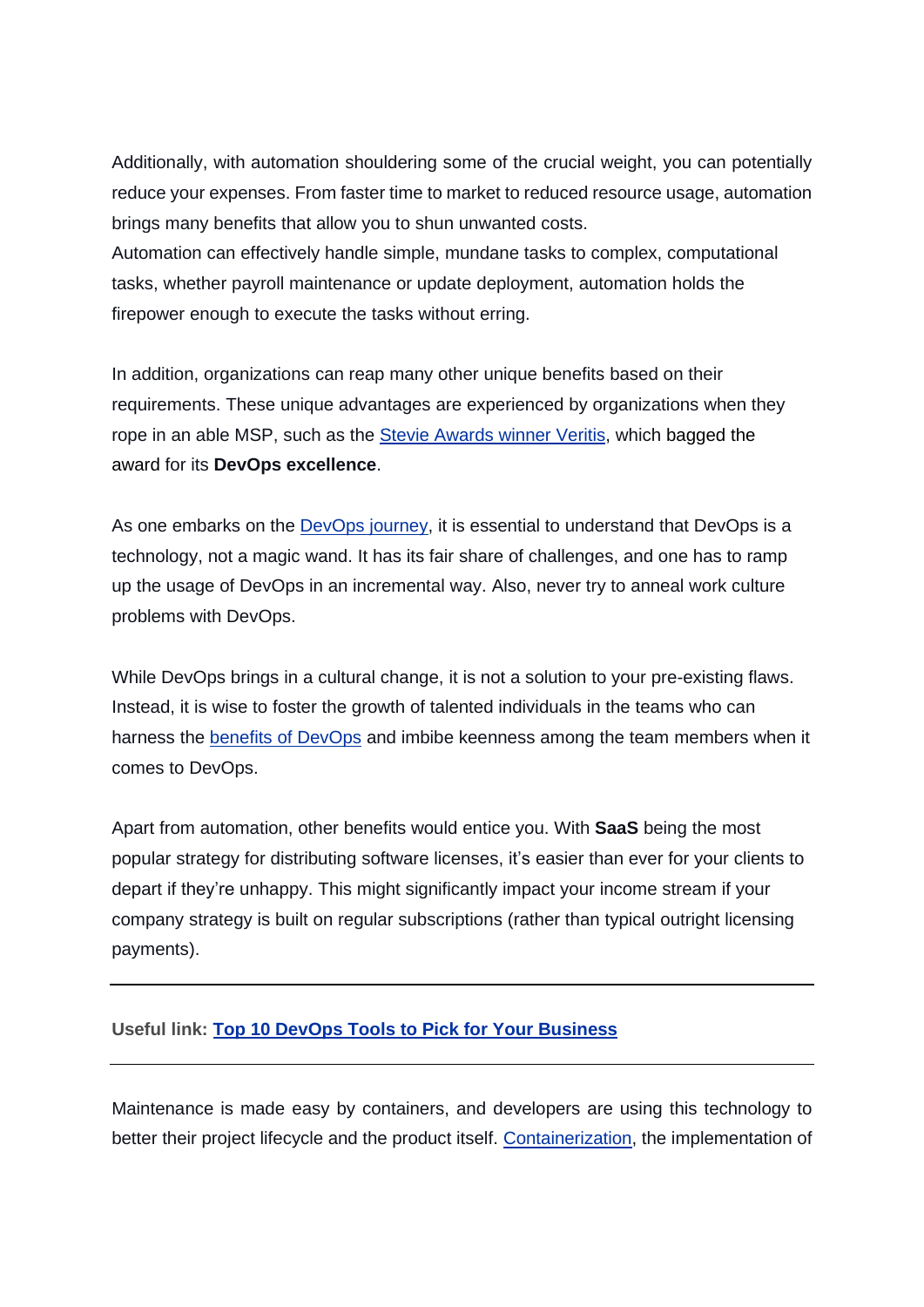

containers, gained momentum as most companies had difficulties managing virtual machines for their local, progression, and testing platforms.

[Dockers](https://www.veritis.com/services/docker/) are lightweight, portable, reusable, easy to use, and inexpensive. Furthermore, by removing the hypervisor, containerization overcomes all of the drawbacks of virtualization. Therefore, companies must consider the advantages of Dockerization while bringing Development and Operations closer together.

To trim expenses, it's critical to supply or de-provision resources in real-time. For instance, a commerce business house would want to supply more assets than typical during periodic traffic spikes. Startups that do not track their demands cannot allocate resources efficiently, resulting in greater expenses and a poor user experience.

Some recent firms have also integrated auto-scaling, which allows them to maintain application availability while automatically scaling capacity up and down. It's a prevalent misconception that only big businesses require continuous infrastructure oversight and that startups may avoid it.

Another benefit DevOps offers is resource planning. Overstocking resources is a prevalent issue among startups, and continuous infrastructure monitoring may help with this issue and various other problems. Firms may monitor their resources and set up automatic warnings to increase availability using infrastructure monitoring solutions.

These solutions also provide expanded monitoring for startups through dashboards and analytics. Some monitoring tools may also assist startup owners in monitoring system performance and CPU use and identifying potential risks and vulnerabilities, allowing them to take proactive measures ahead of time.

Startups may also employ MSPs to handle their infrastructure's incident management, change management, and replica management.

**Headquarters:** Veritis Group, Inc , 1231 Greenway Drive, Suite 1040, Irving, TX 75038

**Phone:** 972-753-0022 | **Email:** [connect@veritis.com](mailto:connect@veritis.com)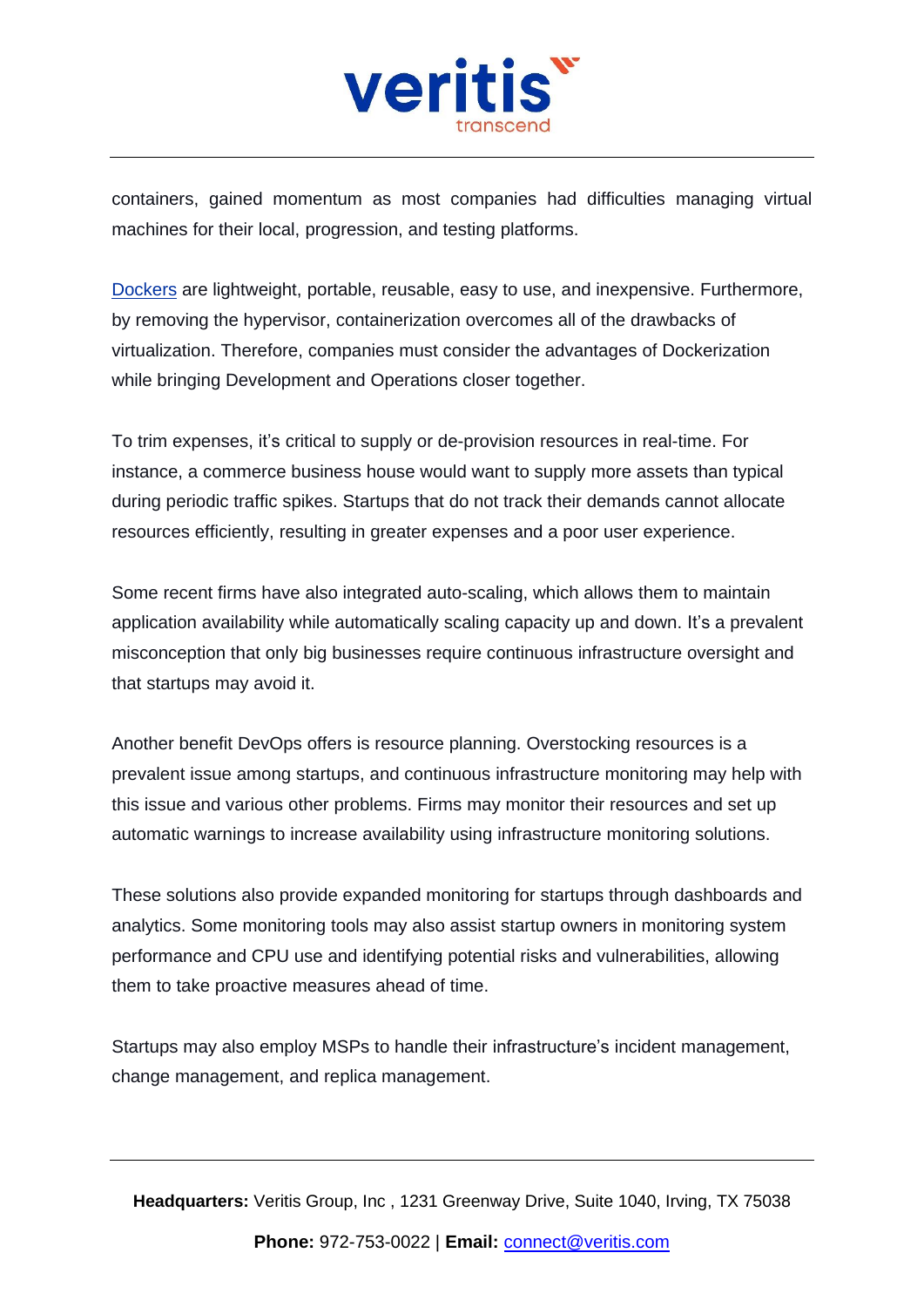Consider the mobility of your items while designing them. It's possible that a product was designed on a legacy platform, but due to poor performance, it has to be upgraded to a better state devoid of flaws triggered by legacy systems. In addition, most companies are inherently dynamic, and their needs vary over time.

Migrating workloads to a new platform is next to impossible in such instances. Instead, startups should design their products such that they can be easily moved to other platforms like AWS, Azure, [Google](https://www.veritis.com/blog/aws-vs-azure-vs-gcp-the-cloud-platform-of-your-choice/) Cloud, or Datacenters. In addition to SLA, legality, migration costs, and reliability, entrepreneurs must examine other factors while considering these technologies.

#### **Useful link: A Guide to DevOps [Implementation](https://www.veritis.com/blog/a-guide-to-devops-implementation-on-google-cloud/) on Google Cloud**

#### **Minimum requirements to make DevOps work**

We have embraced the philosophy that every client comes along with unique needs. These unique needs help us create solutions that are customized and cost-effective. However, there is always a basic framework for **DevOps adoption**. Let's see what that is.

The most important aspect is that you need to have an internal IT team. For DevOps to succeed in your company, you'll need both a development team and an IT team. DevOps may not be for you if you outsource all of your technology requirements and have no intentions to cultivate in-house expertise in the future.

The size of your company is the next factor to consider. For example, if you're a wellestablished market leader with a reliable in-house IT team which is overburdened, it would be better to rope in an MSP to handle the DevOps integration and maintenance.

However, if you are an emerging company with a small development team meeting your business requirements, it may be wise to postpone DevOps integration. It is to be understood that DevOps is an approach that shoulders heavy workloads without consuming much time and hampering the quality.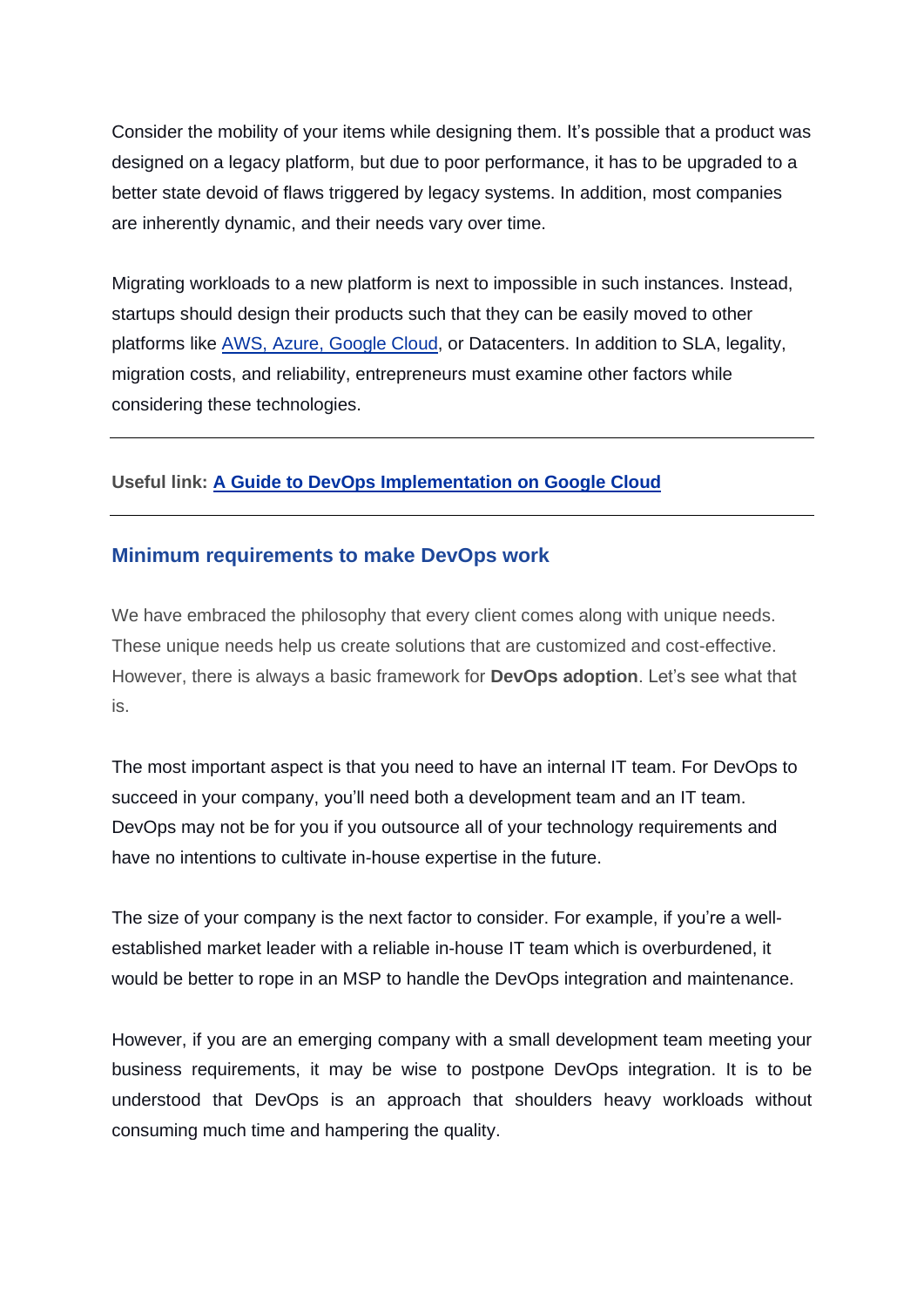

However, scoping out DevOps and understanding what it takes to become DevOps ready would be apt for a startup. This is an advantage that smaller companies have over massive companies as they can start with a clean slate. Furthermore, with a proper understanding, you can avoid teething troubles with DevOps adoption.

## **Useful link: Future of [DevOps:](https://www.veritis.com/blog/future-of-devops-top-6-devops-trends-in-2022-and-beyond/) Top 6 DevOps Trends in 2022 and Beyond**

## **Capping it Off**



No one-size-fits-all '**DevOps consulting**' template can be applied to every IT-reliant company. DevOps is a powerful technique that can allow you to reinvent your workflow and develop, deploy and maintain products better in a lesser timeframe.

However, your existing infrastructure and team members won't be DevOps ready until the management decides to go with the methodology.

**Headquarters:** Veritis Group, Inc , 1231 Greenway Drive, Suite 1040, Irving, TX 75038

**Phone:** 972-753-0022 | **Email:** [connect@veritis.com](mailto:connect@veritis.com)